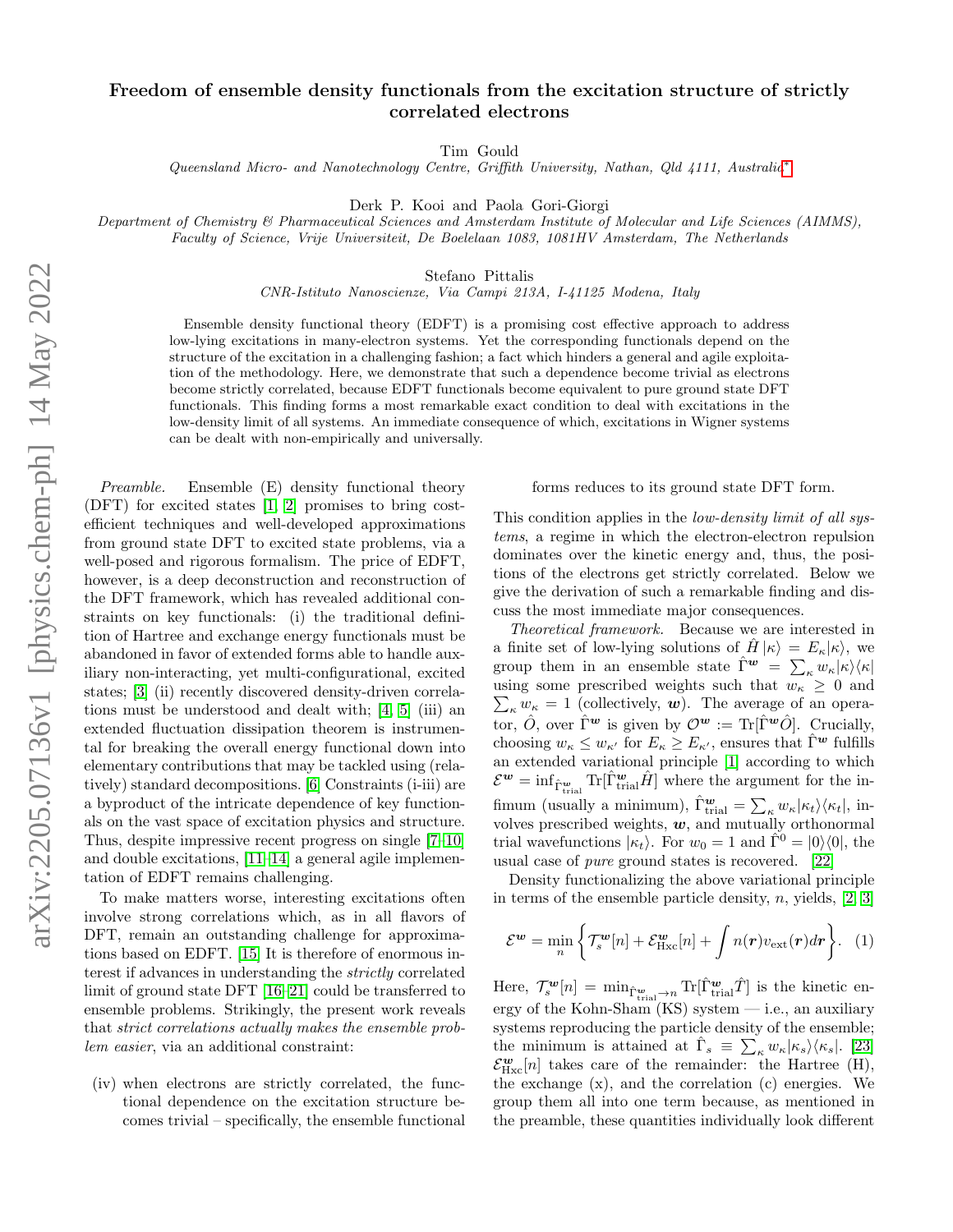than their familiar ground-state-only counterparts. Regular DFT forms are, of course, recovered when restricting to pure ground states.

Note, in Eq. [\(1\)](#page-0-0), we use capital calligraphic letters to refer to energies of mixed states. We reserve capital Roman letters to refer to operators or energies of pure state, respectively. Superscripts  $w$  indicate quantities that explicitly depend on the weights. This compact notation masks an important fact about EDFT: eq. [\(1\)](#page-0-0) describes different functionals for every choice of  $w$ ! Varying w lets us access different types of excitations and different excitation structures, e.g., to obtain excitation energies.

Also, it is useful to recall that,

$$
\mathcal{F}^{\lambda,\mathbf{w}}[n] = \inf_{\hat{\Gamma}^{\mathbf{w}} \to n} \text{Tr} \left[ \hat{\Gamma}^{\mathbf{w}} (\hat{T} + \lambda \hat{V}_{\text{ee}}) \right],\tag{2}
$$

is the universal energy functional for ensembles, where  $\lambda$  sets the strength of the interaction.  $\hat{T}$  is the kinetic energy operator and  $\hat{V}_{ee}$  is the Coulombic interaction operator. This functional is referred to as "universal" because the external potential, which specifies the molecule or solid we wish to treat, does not appear explicitly in its definition [the density being given and fixed in eq. [\(2\)](#page-1-0)]. The Hxc energy functional is  $\mathcal{E}_{\text{Hxc}}^{\mathbf{w}} := \mathcal{F}^{1,\mathbf{w}} - \mathcal{F}^{0,\mathbf{w}}$ . In fact, we stress that, both  $\mathcal F$  and  $\mathcal E_{\rm Hxc}$  are *multi*-universal because each set of weights,  $w$ , defines a different excitation structure and, thus, a different universal functional. Our key results below show that such a multi-universality evolves into a simple universality in some non-trivial and very important limiting situations.

In what follows, our main objective is to determine the salient behavior of key ensemble density functionals in the so-called low-density (or strictly interacting) limit. In doing so, we shall extend to excited states concepts and core results which have previously been worked out for pure ground states only. [\[16–](#page-4-12)[21\]](#page-4-13) These works can be understood as providing a generalization of the seminal work of Wigner [\[24,](#page-4-16) [25\]](#page-4-17) to *inhomogeneous* systems within DFT. Our current work completes the generalization to include excited inhomogeneous systems within EDFT.

Strictly-correlated electrons and excited states. In the parlance of modern density functional, the high- and low-density limits entail uniform scaling of the coordinates of the electrons, say, by  $\gamma > 0$  in such a way  $n(\mathbf{r}) \rightarrow \gamma^3 n(\gamma \mathbf{r}) =: n_{\gamma}(\mathbf{r}).$  To keep the discussion simple, we may think of a finite system like an atom, molecule or quantum dot. Scaling gives  $\hat{T} \to \gamma^{-2} \hat{T}_{\gamma}$  and  $\hat{V}_{ee} \rightarrow \gamma^{-1} \hat{V}_{ee,\gamma}$ ; so,

$$
\mathcal{F}^{\lambda,\mathbf{w}}[n_{\gamma}] = \gamma^2 \mathcal{F}^{\lambda/\gamma,\mathbf{w}}[n] . \tag{3}
$$

Because the scaled ensemble density is the density of a stationary ensemble of the Hamiltonian with interaction  $\lambda = 1/\gamma$ , we see than that the high- and low-density limits are related to the weak- and strong-interaction limits, respectively. [\[26\]](#page-4-18)



<span id="page-1-3"></span><span id="page-1-0"></span>FIG. 1. Ratio of quantum and classical interaction energies for two electrons in an Harmonic well. Shows six triplet (top) and singlet (bottom) energies. Scaled densities,  $4\pi r^2 n(r)$ , of the states are also shown for the case  $\lambda = 50$ .

Let us first consider the high-density (i.e., weak interaction,  $\gamma \to \infty$ ) limit. Scaling yields, [\[3\]](#page-4-3)

$$
\lim_{\gamma \to +\infty} \frac{\mathcal{F}^{1,\mathbf{w}}[n_{\gamma}]}{\gamma^2} = \mathcal{T}_s^{\mathbf{w}}[n] , \quad \lim_{\gamma \to +\infty} \frac{\mathcal{E}_{\text{Hxc}}^{\mathbf{w}}[n_{\gamma}]}{\gamma} = \mathcal{E}_{\text{Hx}}^{\mathbf{w}}[n] .
$$
\n(4)

Even in this "simple" case we find a complicated functional dependence on  $w$ . In fact, the *exact*  $\mathcal{E}_{Hx}^{\mathbf{w}}[n]$  is radically different from the usual 'Hx', as the underlying KS states are linear combination of Slater determinants, not just the usual single Slater determinants of regular DFT. Furthermore, symmetry adaptation is ultimately necessary to deal with multiplets consistently and generally. [\[14,](#page-4-10) [27\]](#page-4-19)

Approaching a most striking, and previously unnoticed fact, let us turn to the the low-density (i.e. strong interaction,  $\gamma \to 0^+$ ) limit. We obtain,

<span id="page-1-1"></span>
$$
\lim_{\gamma \to 0^+} \frac{\mathcal{F}^{1,\mathbf{w}}[n_\gamma]}{\gamma} = \mathcal{V}_{\text{ee}}^{\text{SCE},\mathbf{w}}[n_\gamma] := \inf_{\hat{\Gamma}^{\mathbf{w}} \to n_\gamma} \text{Tr}[\hat{\Gamma}^{\mathbf{w}} \hat{V}_{\text{ee}}], \quad (5)
$$

and, crucially,

<span id="page-1-2"></span>
$$
\mathcal{V}_{\text{ee}}^{\text{SCE},\mathbf{w}}[n_{\gamma}] \equiv \inf_{\Psi \to n_{\gamma}} \langle \Psi | \hat{V}_{\text{ee}} | \Psi \rangle \equiv V_{ee}^{\text{SCE}}[n_{\gamma}] = \gamma V_{ee}^{\text{SCE}}[n] \tag{6}
$$

with  $V_{ee}^{\text{SCE}}[n]$  being the interaction energy of strictly correlated electrons at the ensemble particle density. This result says that, in the SCE limit, any dependence on weights disappears from both  $\mathcal{V}_{ee}^{SCE,\mathbf{w}}[n_{\gamma}] \rightarrow V_{ee}^{SCE}[n_{\gamma}]$ and  $\mathcal{F}^{1,\mathbf{w}}[n_{\gamma}] \to \gamma V_{ee}^{\text{SCE}}[n]$ . Dependence on the weights enters only via the particle density,  $n := Tr[\hat{\Gamma}^{\boldsymbol{w}}\hat{n}] =$  $\sum_{\kappa} w_{\kappa} n_{\kappa}$ , of the ensemble. Eqs [\(5\)](#page-1-1)–[\(6\)](#page-1-2), and their extension to next leading order in  $\gamma$  discussed later, are the central result of this work. In this context, the SCE result for ground states [\[16–](#page-4-12)[19\]](#page-4-20) becomes a special case of the above more general result.

<span id="page-1-4"></span>Proof of Eq. [\(6\)](#page-1-2). Here, we shall guide the reader through the main steps and physics behind eq. [\(6\)](#page-1-2). A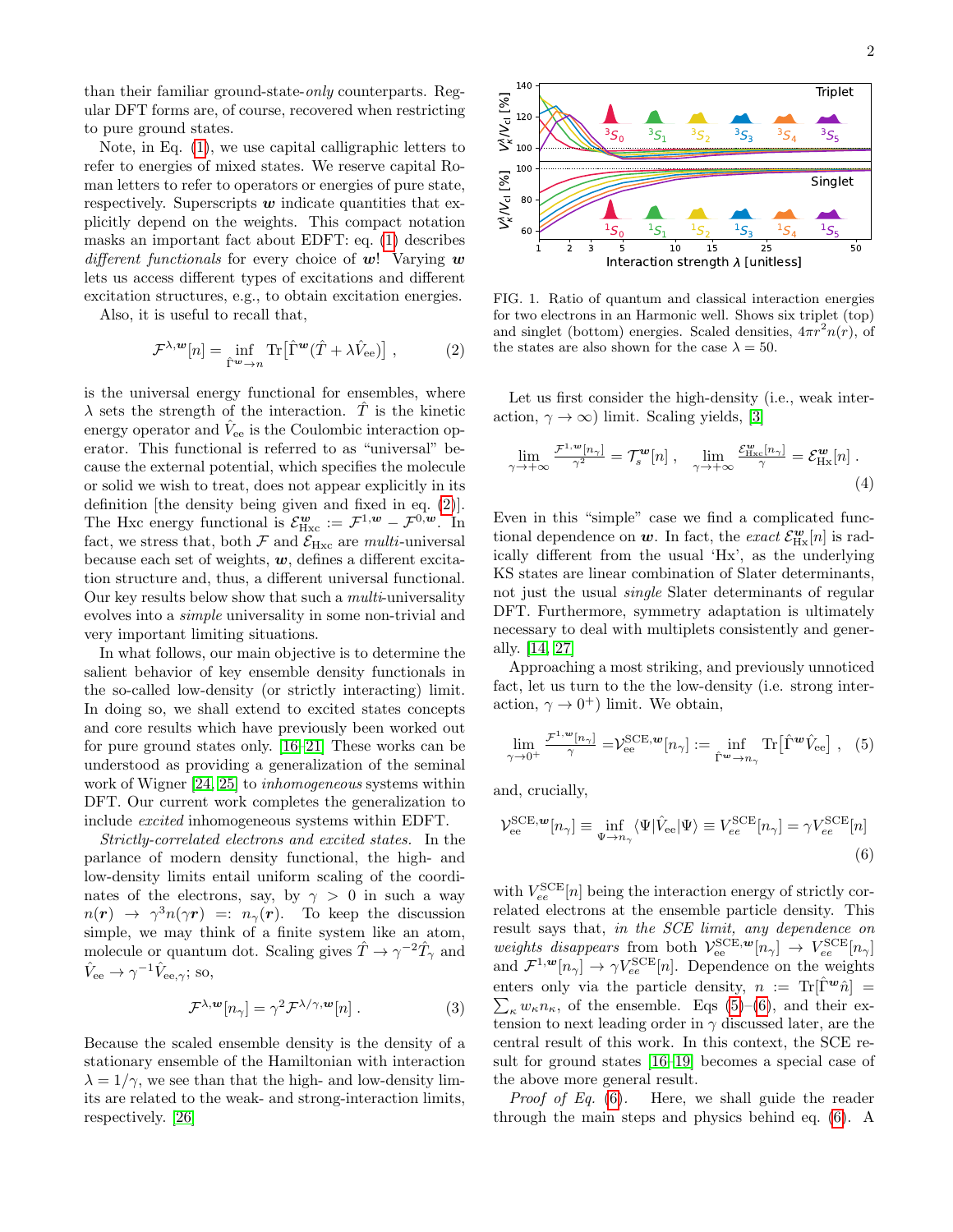full proof is reported in Section 1 of the Supplementary Material (Supp. Mat. Sec. I).

The salient features of of eq. [\(6\)](#page-1-2) can be already grasped by observing the behaviour of an interacting system as interactions are increased. We choose two-electron Harmonium in which two electrons interact in an external potential  $v_{\text{ext}} = \frac{1}{2}r^2$  with an interaction strength  $\lambda$ . The scaled classical interaction energy of this system is  $V_{\text{cl}} = 0.7937 \lambda^{2/3}$ . [\[28\]](#page-4-21) Quantum solutions may be found numerically. Details are in Supp. Mat. Sec. II. Figure [1](#page-1-3) shows the interaction energies,  $V_{\kappa}^{\lambda} := \langle \kappa | \hat{V}_{ee} | \kappa \rangle$ , of six low-lying spherically symmetric triplet  $(^3S)$  and singlet  $(1S)$  states. It is clear that quantum and classical interaction energies all become the same as  $\lambda$  is increased – i.e., all excitations tend toward the same classical limit.

To prove our result for EDFT we need to consider a similar physical setting  $(\lambda \to \infty)$ , in which instead of fixing the external potential we fix the ensemble density, containing the excited states we want to treat. Proving eq. [\(6\)](#page-1-2) then entails showing that the degeneracy behaviour carries through to systems in which the density is kept fixed. Our argument involves the expansion of wave functions for large but finite interaction strengths, [\[17,](#page-4-22) [29\]](#page-4-23) around the strictly correlated limit. In this effectively classical limit, which yields the leading term as  $\lambda \to \infty$  of the ground-state universal functional  $F^{\lambda}[n]$  [\[18,](#page-4-24) [19\]](#page-4-20), the N-body distribution of an N-electron system is  $P_N[n](r_1 \cdots r_N)$  =  $\int \frac{n(\mathbf{s})}{N} \prod_{i=1}^{N} \delta(r_i - f_i(\mathbf{s})) ds$  which leads to  $F^{\lambda \to \infty}[n] \to$  $\lambda V_{ee}^{\rm SCE}[n]=\lambda\sum_{i=2}^N\int n(\bm{r})\frac{d\bm{r}}{2|\bm{r}-\bm{f}_i(\bm{r})|}.$  Here,  $\bm{f}_i(\bm{r})$  are comotion maps that preserve the density and the indistinguishability of electrons. [\[16,](#page-4-12) [20\]](#page-4-25)

At large but finite  $\lambda$  we construct orthonormal wave functions,  $|\kappa^{\lambda}\rangle$ , based on quantum harmonic oscillations (QHO) around the strictly-correlated distribution,  $P_N[n]$ . [\[17,](#page-4-22) [30\]](#page-4-26) The QHOs act on curvilinear coordinates orthogonal to the manifold parametrized by the comotion functions; and contribute at  $O(\sqrt{\lambda})$  in the kinetic and potential energies. Prima facie, the wave functions  $|\kappa^{\lambda}\rangle$  have different densities. However, it is also possible to quantize along the manifold, which contributes only at  $O(1)$  in kinetic energy and is amenable to the Harriman construction [\[31\]](#page-4-27) of orthogonal orbitals yielding density n. We thereby obtain a countable number of orthornomal wavefunctions that all have the same density *n*, and the same energy up to  $O(1)$ . Thus,  $\mathcal{V}_{ee}^{SCE,w}[n]$  $:= \sum_{\kappa} w_{\kappa} V_{ee}^{\text{SCE}}[n] = V_{ee}^{\text{SCE}}[n]$  [\[32\]](#page-5-0) and eq. [\(6\)](#page-1-2) follows from the equivalence of  $\gamma \to 0^+$  and  $\lambda \to \infty$  in eq. [\(3\)](#page-1-4).

Implications. Having demonstrated the most fundamental result of this work, we turn below to the most immediate and far reaching consequences. We can extract the ensemble Hxc-energies in the SCE limit, as follows. First, consider

$$
\mathcal{V}_{\text{ee}}^{\lambda,\mathbf{w}}[n] = \lim_{\eta \to 0^+} \frac{\mathcal{F}^{\lambda+\eta,\mathbf{w}}[n] - \mathcal{F}^{\lambda,\mathbf{w}}[n]}{\eta} \ge 0 , \qquad (7)
$$



<span id="page-2-3"></span>FIG. 2. Exact (solid lines), ELDA (dot-dash, top) and LSCE (dot-dash, bottom) excitation energies for a four-electron Harmonium atom with  $\omega \leq 2$ .

and note that the 'Hx' component is recovered as  $\mathcal{E}_{\text{Hx}}^{\mathbf{w}}[n] = \mathcal{V}_{\text{ee}}^{0,\mathbf{w}}[n] \geq \mathcal{V}_{\text{ee}}^{3,\mathbf{w}}[n] \geq \mathcal{V}_{\text{ee}}^{\text{SCE},\mathbf{w}}[n]$ . Integration yields,

$$
\mathcal{E}_{\text{Hxc}}^{\mathbf{w}}[n] = \mathcal{F}^{1,\mathbf{w}}[n] - \mathcal{F}^{0,\mathbf{w}}[n] = \int_0^1 \mathcal{V}_{\text{ee}}^{\lambda,\mathbf{w}}[n]d\lambda . \tag{8}
$$

The latter is the adiabatic connection formula (ACF) – here, stated for excitation ensembles without singling out any pre-assumed Hartree. Scaling gives  $\mathcal{E}_{Hxc}^{\mathbf{w}}[n_{\gamma}] =$  $\gamma^2 \int_0^{1/\gamma} \mathcal{V}_{\text{ee}}^{\lambda, w}[n] d\lambda$  and, thus, we conclude that

<span id="page-2-0"></span>
$$
\lim_{\gamma \to 0^+} \mathcal{E}_{\text{Hxc}}^{1,\text{w}}[n_{\gamma}] = V_{ee}^{\text{SCE}}[n_{\gamma}] = \gamma V_{ee}^{\text{SCE}}[n] . \tag{9}
$$

Eq. [\(9\)](#page-2-0) shows that in the low-density limit (i.e., in the strictly correlated limit), not only  $\mathcal{F}^{\mathbf{w}}[n_{\gamma}]$  [see [\(5\)](#page-1-1)] but also  $\mathcal{E}_{Hxc}^{\mathbf{w}}[n_{\gamma}]$  depend on the excitation structure only trivially, via the ensemble particle density.

Let us demonstrate this result in an example, by constructing a proof-of-principle approximation that depends on it. The simplest local density approximation for ensembles (ELDA) involves setting,

<span id="page-2-2"></span>
$$
\mathcal{E}_{\text{Hxc}}^{\text{ELDA},\boldsymbol{w}}[n] := \mathcal{E}_{\text{H,FDT}}^{\boldsymbol{w}}[n] + \int n(\boldsymbol{r}) \epsilon_{\text{xc}}(n) d\boldsymbol{r} , \qquad (10)
$$

where  $\epsilon_{\rm xc}(n)$  is a parametrisation of the homogeneous electron gas ground state energy; and the ensemble Hartree energy,  $\mathcal{E}_{\text{H,FDT}}^{\textbf{w}} = \sum_{\kappa \kappa'} w_{\text{max}(\kappa, \kappa')} E_{\text{H}}[\langle \kappa_s | \hat{n} | \kappa_s' \rangle],$ is obtained using the fluctuation-dissiption theorem (FDT). [\[6\]](#page-4-6)  $E_H[n] = \int n(\mathbf{r}) n^*(\mathbf{r}') \frac{dr dr'}{2|\mathbf{r} - \mathbf{r}'|}$  $\frac{drdr'}{2|r-r'|}$  is the usual Hartree functional and  $|\kappa_s\rangle$  are Kohn-Sham states.

However, this only minimally uses properties of the SCE and the behaviour uncovered here for the low density limit, via constraints on  $\epsilon_{\rm xc}$ . Eq. [\(6\)](#page-1-2) and Eq. [\(9\)](#page-2-0) provide scope for approximations that are tailored to low density systems. Therefore, let us instead write,

<span id="page-2-1"></span>
$$
\mathcal{F}^{\mathbf{w}}[n] = \mathcal{T}_{s}^{\mathbf{w}}[n] + \Delta \mathcal{E}_{\text{Hxc}}^{\mathbf{w}}[n] + V_{ee}^{\text{SCE}}[n] \; ; \tag{11}
$$

where,

∆E

$$
\Delta \mathcal{E}_{\text{Hxc}}^{\boldsymbol{w}}[n] = \int_0^1 \left( \mathcal{V}_{\text{ee}}^{\lambda, \boldsymbol{w}}[n] - V_{ee}^{\text{SCE}}[n] \right) d\lambda \,. \tag{12}
$$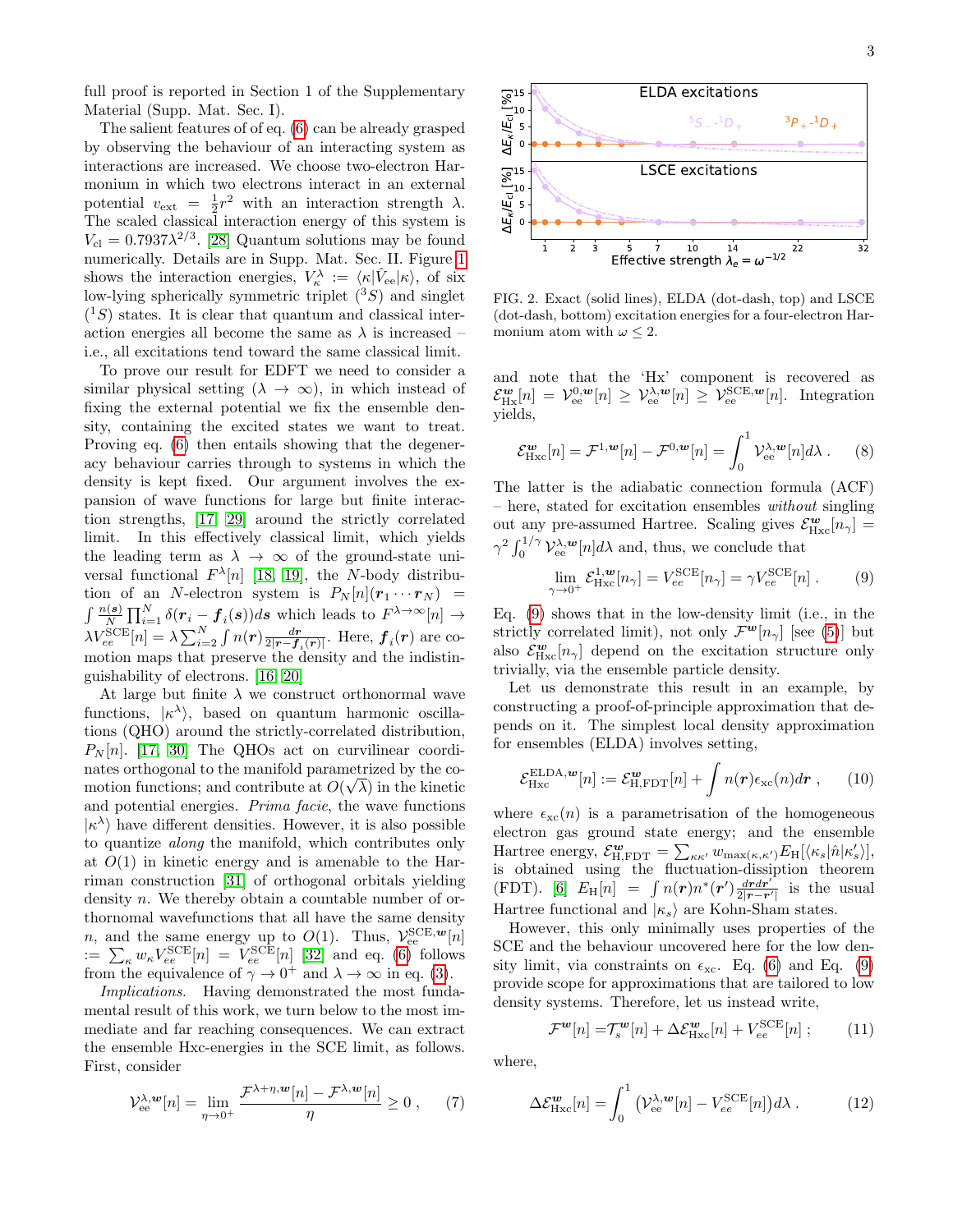We therefore make an LDA for eq. [\(12\)](#page-2-1), using,

$$
\Delta \mathcal{E}_{\text{Hxc}}^{\text{LDA},w}[n] := \mathcal{E}_{\text{H,FDT}}^w[n] - E_{\text{H}}[n] + \int n(\mathbf{r}) \{ \epsilon_{\text{xc}}(n) - \epsilon_{\text{xc}}^{\text{LSCE}}(n) \} d\mathbf{r} , \quad (13)
$$

which we call the local SCE (LSCE) approximation. Here, the strictly correlated electron LDA,  $E_H[n]$  +  $E_{\text{xc}}^{\text{LDA-SCE}}[n]$ , is subtracted from eq. [\(10\)](#page-2-2). Recent work [\[33,](#page-5-1) [34\]](#page-5-2) rigorously established that  $\epsilon_{\rm xc}^{\rm LSCE}(n)$  =  $-c_{\infty}n^{1/3}$  where  $c_{\infty} = 1.444$  is the Madelung constant of the bcc Wigner crystal, [\[35\]](#page-5-3) which we also use in a modified PW92 [\[36\]](#page-5-4) LDA parametrisation.  $V_{ee}^{\text{SCE}}[n]$  is evaluated per Ref. [16.](#page-4-12) Technical details in Supp. Mat. Sec. III.

To test the performance of these two approximations [eqs. [\(10\)](#page-2-2) and [\(13\)](#page-3-0)], we investigate four-electron Harmonium for which high quality reference data [\[37\]](#page-5-5) exists for a range of confinement strengths. Unlike the twoelectron case considered earlier, the four-electron case involves keeping  $\lambda = 1$  but varying  $v_{\text{ext}} = \frac{1}{2}\omega^2 r^2$  – the two problems are equivalent up to a prefactor, for an effective strength  $\lambda_e = \omega^{-1/2}$  due to scaling arguments.

Figure [2](#page-2-3) shows the excitation energies,  $E_{\kappa} - E_0$  of low energy states of four-electron Harmonium. All energies are scaled by the classical energy of Harmonium,  $E_{\text{cl}} =$  $5.670\omega^{2/3}$ , [\[38\]](#page-5-6) to keep their magnitude similar as  $\omega$  is varied. Energies become degenerate for small  $\omega$  (large  $\lambda_e$ ) as in the two-electron case. ELDA anomalously predicts a degeneracy breaking of the  ${}^{1}D_{+}$  to  ${}^{5}S_{-}$  transition as interactions are increased, by 2.5% of the classical energy for  $\omega = 0.001$  ( $\lambda_e \approx 32$ ). LSCE significantly reduces this anomaly for  $\omega < 0.02$  ( $\lambda_e \gtrsim 7$ ), with a worst case error of 1.3% for  $\omega = 0.001$ .

These results cautiously suggest that using eqs [\(5\)](#page-1-1) and [\(6\)](#page-1-2) to construct approximations can offer practical improvements in strongly correlated systems; and serve as a proof of concept of the immediate importance of the SCE limit in EDFT. In a more technical report to be submitted elsewhere, we will further show how recent progress for ground state DFT can be imported in EDFT to work also for excitations.

We next launch ourselves into suggesting a major change in the way EDFT may be formulated. To this end, first define  $\Delta \mathcal{E}_{\text{Hxc}}^{\mathbf{w}} := \mathcal{T}^{\text{SCE}, \mathbf{w}} - \mathcal{T}_{s}^{\mathbf{w}},$  which is to be contrasted with [\(12\)](#page-2-1). Hence, we may reformulate EDFT by using as an auxiliary reference a system of strictlycorrelated electrons (SCE). In other words, we may write,

$$
\mathcal{F}^{1,\mathbf{w}}[n] := \mathcal{T}^{\text{SCE},\mathbf{w}}[n] + V_{ee}^{\text{SCE}}[n] ,\qquad (14)
$$

where all ensemble effects are captured in the kinetic energy term,  $\mathcal{T}^{\text{SCE},w}$ . Conveniently, we may evaluate,

$$
\mathcal{T}^{\text{SCE},\mathbf{w}}[n] = \int_{1}^{\infty} \frac{\mathcal{T}^{\lambda,\mathbf{w}}}{\lambda^2} d\lambda , \qquad (15)
$$

on an adiabatic connection, which can be verified using the (variational) identity  $\mathcal{T}^{\lambda,\mathbf{w}} = -\lambda^2 \partial_{\lambda} \frac{\mathcal{F}^{\lambda,\mathbf{w}}[n]}{\lambda}$  $\frac{[n]}{\lambda}$ . Eq. [\(15\)](#page-3-1) generalizes results for the ground state-only case  $[39-41]$ to the ensembles considered in this work.

<span id="page-3-0"></span>Next, as anticipated, we want to show that  $\mathcal{T}^{\lambda \to \infty,w}$ is independent of weights to leading order, which leads to  $\mathcal{T}^{SCE,\mathbf{w}}[n_{\gamma\to 0^+}]$  also independent of weights. First, ensemblization of known results [\[17,](#page-4-22) [30,](#page-4-26) [42\]](#page-5-9) gives  $\tau^{\lambda \to \infty, w} \to \frac{\sqrt{\lambda}}{2} \mathcal{F}^{\text{ZPE}, w}$ . where  $\mathcal{F}^{\text{ZPE}, w}$  involves  $\lambda$ normalized zero point energy (ZPE) of the QHOs,  $|\kappa^{\lambda}\rangle$ , introduced earlier. Hence,  $\mathcal{T}^{\lambda,\mathbf{w}}$  becomes independent of weights if we can show that  $\mathcal{F}^{\text{ZPE},w}[n] \equiv$  $\lim_{\lambda\to\infty}\frac{2}{\sqrt{2}}$  $\frac{1}{\lambda} \mathcal{T}^{\lambda,\mathbf{w}}[n]$  is independent of weights. Note, Supp. Mat. Sec. I naturally covers this case – for guidance, below, we touch on essential steps and consequences.

The Harriman construction introduced earlier (also, Supp. Mat. Sec. I B) yields  $\langle \kappa^{\lambda} | \hat{T} | \kappa^{\lambda} \rangle = \langle 0^{\lambda} | \hat{T} | 0^{\lambda} \rangle +$  $O(1)$  for  $\lambda \to \infty$ . Thus,  $\mathcal{T}^{\lambda,\mathbf{w}} = \sum_{\kappa} w_{\kappa} \langle \kappa^{\lambda} | \hat{T} | \kappa^{\lambda} \rangle =$  $\langle 0^{\lambda}|\hat{T}|0^{\lambda}\rangle + O(1)$  is independent of weights to leading order, giving weight-independent,

<span id="page-3-4"></span><span id="page-3-2"></span>
$$
\mathcal{F}^{\text{ZPE},w}[n] \equiv \lim_{\lambda \to \infty} \frac{2\mathcal{T}^{\lambda,w}[n]}{\sqrt{\lambda}} = F^{\text{ZPE}}[n] \,,\qquad(16)
$$

Here,  $F^{\text{ZPE}}[n]$  is the well-studied ground state functional [\[17,](#page-4-22) [29,](#page-4-23) [30\]](#page-4-26), but evaluated on the ensemble density. Using eq. [\(16\)](#page-3-2) in [\(15\)](#page-3-1), and applying scaling laws, finally yields,

$$
\lim_{\gamma \to 0^+} \mathcal{T}^{\text{SCE},w}[n_\gamma] = F^{\text{ZPE}}[n_\gamma] = \gamma^{3/2} F^{\text{ZPE}}[n] . \tag{17}
$$

Thus, we conclude that  $\mathcal{T}^{\text{SCE},w}[n]$  is independent of the ensemble weights in the low-density limit. Details of scaling are in Supp. Mat. Sec. IV.

Last but not least, it follows from eqs.  $(6)$ ,  $(14)$ ,  $(17)$ , and a little additional work, that

<span id="page-3-5"></span>
$$
\mathcal{F}^{1,\mathbf{w}}[n_{\gamma}] \underset{\gamma \to 0^{+}}{\longrightarrow} \gamma V_{ee}^{\text{SCE}}[n] + \gamma^{3/2} F^{\text{ZPE}}[n] + O(\gamma^{2}) \quad (18)
$$

is independent of the weights in its leading two terms. Weight dependence, unavoidably, appears at  $O(\gamma^2)$ .

Summary and conclusions. This work has revealed an astonishing fact: as central as strong correlations can be for excitations, the tools needed to capture leading orders effects in the strictly correlated limit via ensemble DFT can be imported *unchanged* from progress made for ground states. Thus, we have proved that, in the lowdensity limit, the w-universal functional  $\mathcal{F}^{\lambda,w}$  and its key components all approach weight-independent forms [see eqs  $(5)$ ,  $(6)$ ,  $(9)$  and  $(17)$ ] – given by the corresponding ground state forms, but evaluated on ensemble densities.

<span id="page-3-3"></span><span id="page-3-1"></span>Next, we have illustrated how the aforementioned results on the universal functional transfer to the exchangecorrelation energies of excitations. As proof of concept, we have derived an approximation (LSCE) built around the SCE limit, which out-performed a more conventional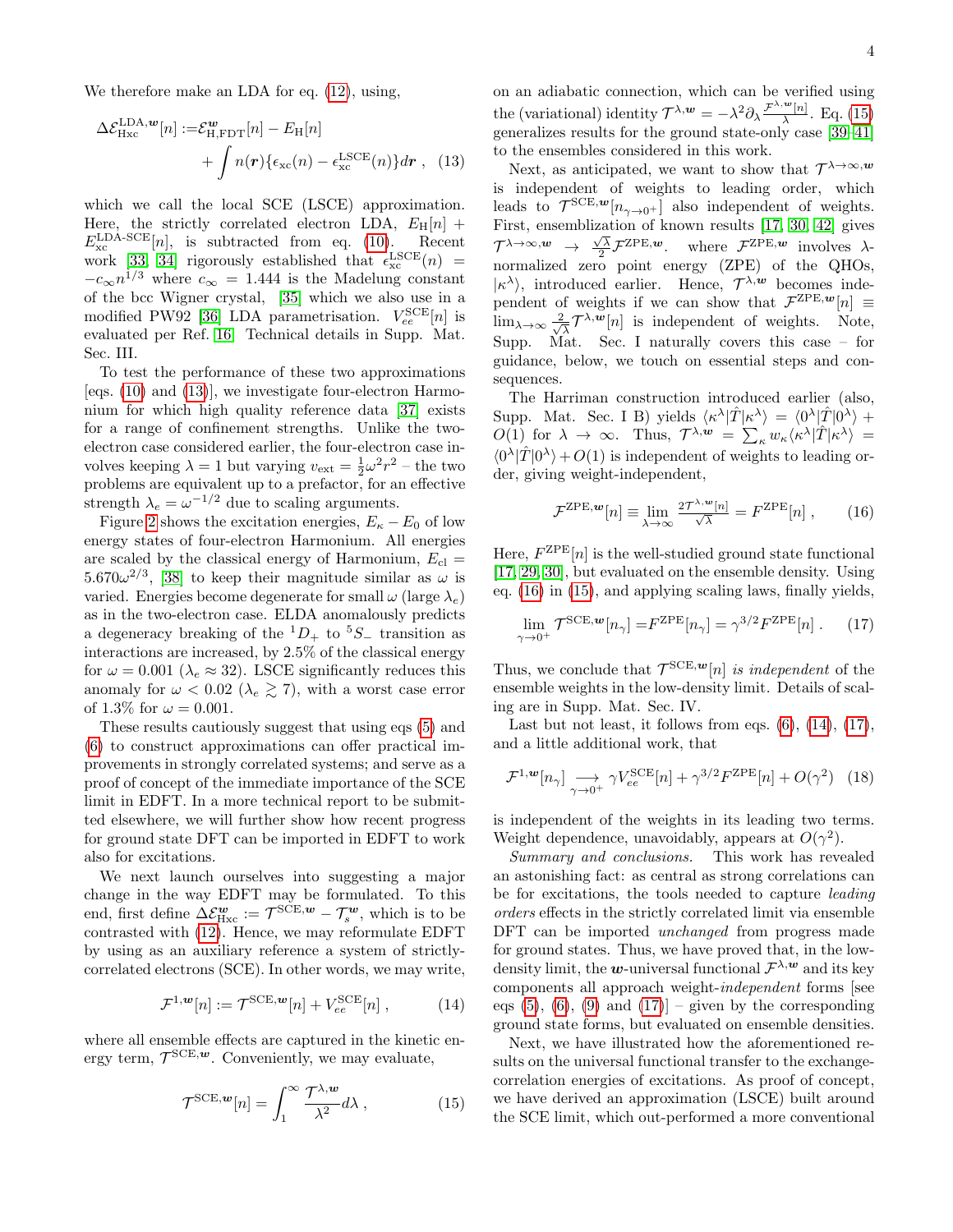ELDA for predicting excited states of four-electron Harmonium in the strongly-correlated regime.

As an additional implication, we rationalized a reformulation of EDFT in which the Kohn-Sham system for excited ensembles is replaced with a system of strictlycorrelated electrons. This further adapts formal EDFT to apply non-empirically and universally on excitations in the low-density limit [eq.  $(18)$ ] of all systems – of which, Wigner systems are an outstanding examples. Overall, the results presented here open constructive first principles pathways to novel ensemble density functional approximations, based on strictly correlated physics.

TG was supported by the Australian Research Council (ARC) Discovery Program (project DP200100033). DPK and PG-G were supported by the Netherlands Organisation for Scientific Research (NWO) under Vici grant 724.017.001.

<span id="page-4-0"></span>∗ [t.gould@griffith.edu.au](mailto:t.gould@griffith.edu.au)

- <span id="page-4-1"></span>[1] E. K. U. Gross, L. N. Oliveira, and W. Kohn, Rayleigh-Ritz variational principle for ensembles of fractionally occupied states, Phys. Rev. A 37, 2805 (1988).
- <span id="page-4-2"></span>[2] E. K. U. Gross, L. N. Oliveira, and W. Kohn, Densityfunctional theory for ensembles of fractionally occupied states. i. basic formalism, Phys. Rev. A 37, 2809 (1988).
- <span id="page-4-3"></span>[3] T. Gould and S. Pittalis, Hartree and exchange in ensemble density functional theory: Avoiding the nonuniqueness disaster, Phys. Rev. Lett. 119, 243001 (2017).
- <span id="page-4-4"></span>[4] T. Gould and S. Pittalis, Density-driven correlations in many-electron ensembles: Theory and application for excited states, Phys. Rev. Lett. 123, 016401 (2019).
- <span id="page-4-5"></span>[5] E. Fromager, Individual correlations in ensemble densityfunctional theory: State-driven/density-driven decompositions without additional Kohn-Sham systems, Phys. Rev. Lett. 124, 243001 (2020).
- <span id="page-4-6"></span>[6] T. Gould, G. Stefanucci, and S. Pittalis, Ensemble density functional theory: Insight from the fluctuationdissipation theorem, Phys. Rev. Lett. 125, 233001  $(2020)$ .
- <span id="page-4-7"></span>[7] M. Filatov, Spin-restricted ensemble-referenced Kohn-Sham method: Basic principles and application to strongly correlated ground and excited states of molecules, WIREs Comput Mol Sci 5, 146 (2015).
- [8] T. Gould, L. Kronik, and S. Pittalis, Charge transfer excitations from exact and approximate ensemble Kohn-Sham theory, J. Chem. Phys. 148, 174101 (2018).
- [9] T. Gould, Approximately self-consistent ensemble density functional theory: Toward inclusion of all correlations, J Phys Chem Lett 11, 9907 (2020).
- <span id="page-4-8"></span>[10] T. Gould, Z. Hashimi, L. Kronik, and S. G. Dale, Single excitation energies obtained from the ensemble "HOMO–LUMO gap": Exact results and approximations, [J. Phys. Chem. Lett.](https://doi.org/10.1021/acs.jpclett.2c00042) 13, 2452 (2022).
- <span id="page-4-9"></span>[11] M. Filatov, M. Huix-Rotllant, and I. Burghardt, Ensemble density functional theory method correctly describes bond dissociation, excited state electron transfer, and double excitations, J. Chem. Phys. 142, 184104 (2015).
- [12] F. Sagredo and K. Burke, Accurate double excitations

from ensemble density functional calculations, J. Chem. Phys. 149, 134103 (2018).

- [13] C. Marut, B. Senjean, E. Fromager, and P.-F. Loos, Weight dependence of local exchange-correlation functionals in ensemble density-functional theory: Double excitations in two-electron systems, Faraday Discuss. 224, 402 (2020).
- <span id="page-4-10"></span>[14] T. Gould, L. Kronik, and S. Pittalis, Double excitations in molecules from ensemble density functionals: Theory and approximations, Phys. Rev. A 104[, 022803 \(2021\).](https://doi.org/10.1103/physreva.104.022803)
- <span id="page-4-11"></span>[15] We note that work by Filatov (e.g. Ref. [7\)](#page-4-7) successfully addresses the strong correlation problem by borrowing from multi-configurational wavefunction methodologies. Here we stay within a density functional approach with the aim to elucidate properties of exact functionals.
- <span id="page-4-12"></span>[16] M. Seidl, P. Gori-Giorgi, and A. Savin, Strictly correlated electrons in density-functional theory: A general formulation with applications to spherical densities, [Phys. Rev.](https://doi.org/10.1103/PhysRevA.75.042511) A 75[, 042511/12 \(2007\).](https://doi.org/10.1103/PhysRevA.75.042511)
- <span id="page-4-22"></span>[17] P. Gori-Giorgi, G. Vignale, and M. Seidl, Electronic zeropoint oscillations in the strong-interaction limit of density functional theory, [J. Chem. Theory Comput.](https://doi.org/10.1021/ct8005248) 5, 743 [\(2009\).](https://doi.org/10.1021/ct8005248)
- <span id="page-4-24"></span>[18] M. Lewin, Semi-classical limit of the Levy–Lieb functional in Density Functional Theory, [C. R. Math.](https://doi.org/10.1016/j.crma.2018.03.002) 356, [449 \(2018\).](https://doi.org/10.1016/j.crma.2018.03.002)
- <span id="page-4-20"></span>[19] C. Cotar, G. Friesecke, and C. Klüppelberg, Smoothing of transport plans with fixed marginals and rigorous semiclassical limit of the hohenberg–kohn functional, [Arch.](https://doi.org/10.1007/s00205-017-1208-y) [Ration. Mech. An.](https://doi.org/10.1007/s00205-017-1208-y) 228, 891 (2018).
- <span id="page-4-25"></span>[20] G. Friesecke, A. Gerolin, and P. Gori-Giorgi, The stronginteraction limit of density functional theory, arXiv preprint [arXiv:2202.09760](http://arxiv.org/abs/2202.09760) (2022).
- <span id="page-4-13"></span>[21] S. Vuckovic, A. Gerolin, T. J. Daas, H. Bahmann, G. Friesecke, and P. Gori-Giorgi, Density functionals based on the mathematical structure of the stronginteraction limit of dft, arXiv preprint [arXiv:2204.10769](http://arxiv.org/abs/2204.10769) (2022).
- <span id="page-4-14"></span>[22] Degenerate ground states can be addressed by equally weighting degenerate states to obtain a totally symmetric mixed state. [\[27\]](#page-4-19).
- <span id="page-4-15"></span>[23] We consider only "well-behaved" densities here for which  $v_s[n]$  exists.
- <span id="page-4-16"></span>[24] E. P. Wigner, Phys. Rev. 46, 1002 (1934).
- <span id="page-4-17"></span>[25] E. P. Wigner, Trans. Faraday Soc. 34, 678 (1938).
- <span id="page-4-18"></span>[26] Note, we do not scale the mixing weights. Also note that, level crossings in the ensemble are not a concern as excitation energies do not change order under uniform scaling.
- <span id="page-4-19"></span>[27] T. Gould and S. Pittalis, Density-driven correlations in ensemble density functional theory: Insights from simple excitations in atoms, Aust. J. Chem. 73, 714 (2020).
- <span id="page-4-21"></span>[28] This is  $V_{\text{cl}} = \frac{\lambda}{2R_0}$  where  $R_0$  minimizes the classical energy,  $E_{\text{cl}}(R) = 2 \times \frac{1}{2}R^2 + \frac{\lambda}{2R}$ , of two electrons interacting with  $\frac{\lambda}{|R_1-R_2|}$  when the two electrons are on opposite sides of the well.
- <span id="page-4-23"></span>[29] M. Colombo, S. Di Marino, and F. Stra, First order expansion in the semiclassical limit of the levy-lieb functional, arXiv preprint [arXiv:2106.06282](http://arxiv.org/abs/2106.06282) (2021).
- <span id="page-4-26"></span>[30] J. Grossi, M. Seidl, P. Gori-Giorgi, and K. J. H. Giesbertz, Functional derivative of the zero-point-energy functional from the strong-interaction limit of densityfunctional theory, Phys. Rev. A 99[, 052504 \(2019\).](https://doi.org/10.1103/physreva.99.052504)
- <span id="page-4-27"></span>[31] J. E. Harriman, Orthonormal orbitals for the representa-